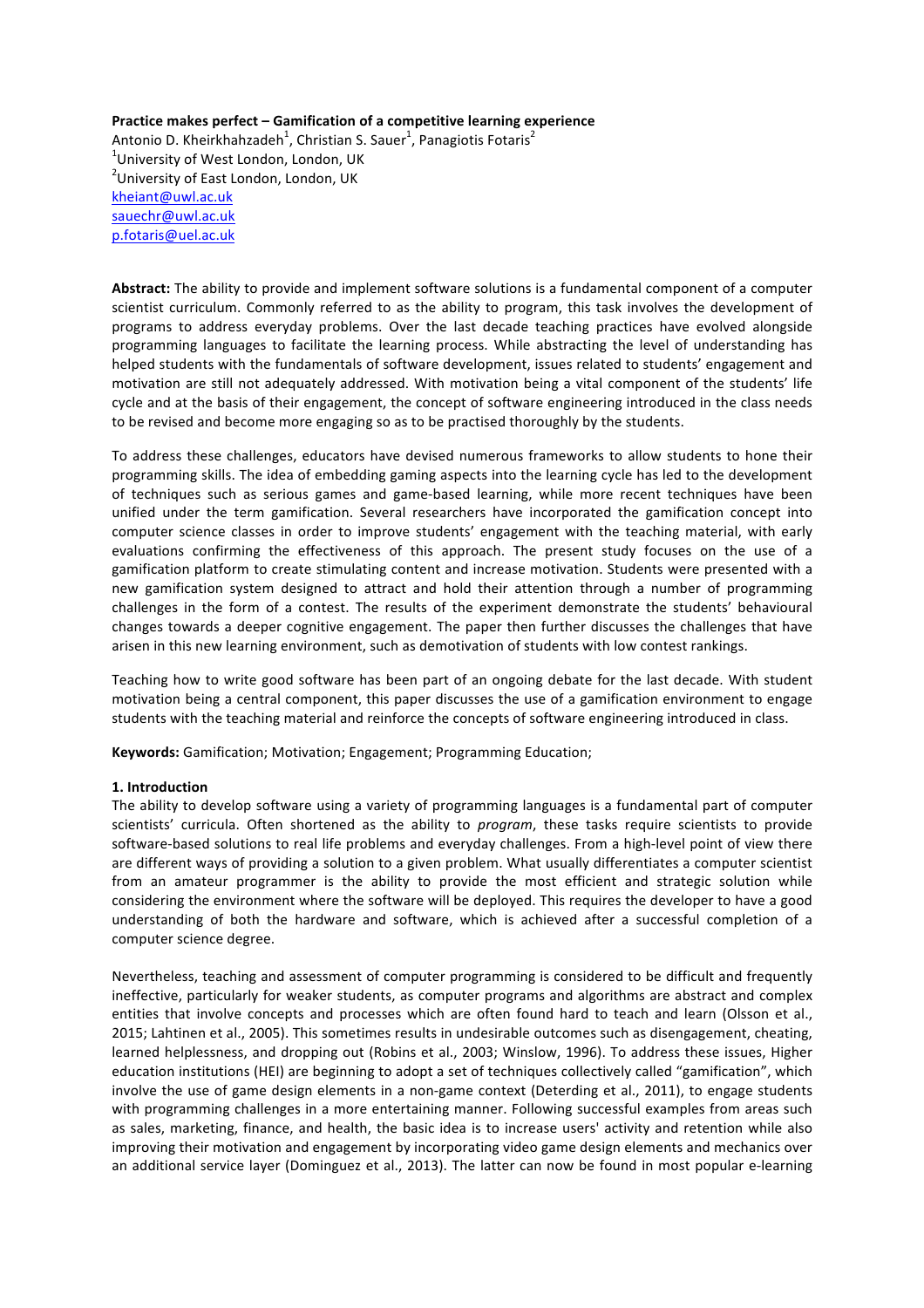environment and from third-party content management systems. It often includes reputation systems, badges, levels, and leaderboards where students can compete when providing solutions to a given problem.

# **2. Rationale**

Over the last decade there have been numerous studies addressing the difficulties of teaching and learning computer programming (Milne and Rowe, 2002). Several issues have been highlighted, resulting in the development of new teaching techniques and programming languages designed to facilitate learning (Vihavainen et al., 2011, Moore et al., 2013). While these solutions have been proven successful by abstracting the level of understanding, issues related to student engagement and motivation are still outstanding. The role of the educator is essential to ensure a correct delivery and understanding of programming concepts and designs. Even after a successful completion of the module assessment, students may still not have the programming skills expected in the learning outcomes (McCracken et al. 2001), with the main issue behind this being the lack of computing fundamentals and practical sessions. In order to progress from novice to expert students are required to apply the basic skills introduced in the class (Robins et al., 2003), as software engineering concepts need to be reinforced through practice. However, the ever-recurring issues of poor student engagement and motivation are usually the main culprits behind a lack of interest, which in turn leads to a lack of practice (Jenkins, 2001).

The aim of this study is to investigate whether applying the concept of gamification in a programming course can improve student motivation and engagement. Motivation is a crucial factor which influences the student behaviour hence the desire to practice beyond class activities. The idea behind gamification is to trigger the intrinsic and extrinsic motivation of students in order to practice more and extend their knowledge beyond the class. As discussed, issues related to the difficulties of teaching programming are mostly related to motivation. Students are required to practice and apply the concepts of good software engineering introduced in class. Therefore, teaching techniques that enable students to continue applying their knowledge and skills after the class are essential to enhance student performance and interest in the topic. Intrinsic motivation is driven by a genuine interest of an activity for its inherent satisfactions (Ryan and Deci, 2000). Conversely, individuals driven by an extrinsic motivation seek to comply with an external requirement for its instrumental value, which ranges from grades to leaderboards (Ryan and Deci, 2000). Recent research has divided the concept of engagement into three different categories listed below (Fredricks et al., 2004, Appleton et al., 2008, Astin, 1984). 

- Cognitive engagement. Students invest additional time to achieve a deep understanding of the topic introduced in the class. This involves the desire to learn beyond the materials covered during taught sessions and to enjoy challenges (Fredricks et al., 2004).
- Behavioural engagement. This behaviour is related to an overall positive conduct and the absence of disruptive behaviours. Students express attention and persistence while participating to classroom activities (Fredricks et al., 2004, Appleton et al., 2008).
- Emotional engagement. Refers to the willingness of being involved in the classroom activities and a positive interest in learning (Appleton et al., 2008).

Considering that higher levels of learning outcomes have been associated with a cognitive engagement with courseware (Kong et al., 2003), the proposed method offers programming challenges to students over a gamified environment, thus allowing them to learn beyond the material covered in class, change their attitude towards programming, and become self-regulated learners. This cognitive engagement will result in an increase in practice, hence providing a better understanding of programming and software development methodologies (Robins et al., 2003).

# **3. Literature review**

One of the main issues highlighted by research over the last decade is the challenging nature of teaching software development (Robins et al., 2003, Milne and Rowe, 2002, Gonzalez and Mora Carreno, 2014). Since mastering programming needs a high level of abstraction without direct connection with real world tasks, many students find it difficult to study under such circumstances and are not always prepared to spend a lot of time on reading documentation, writing code, and experimenting (Shabalina et al., 2013). To facilitate learning rather than deliver teaching while making the education process easier and more appealing, new teaching practices have been devised, including gamification (Vihavainen et al., 2011, Moore et al., 2013).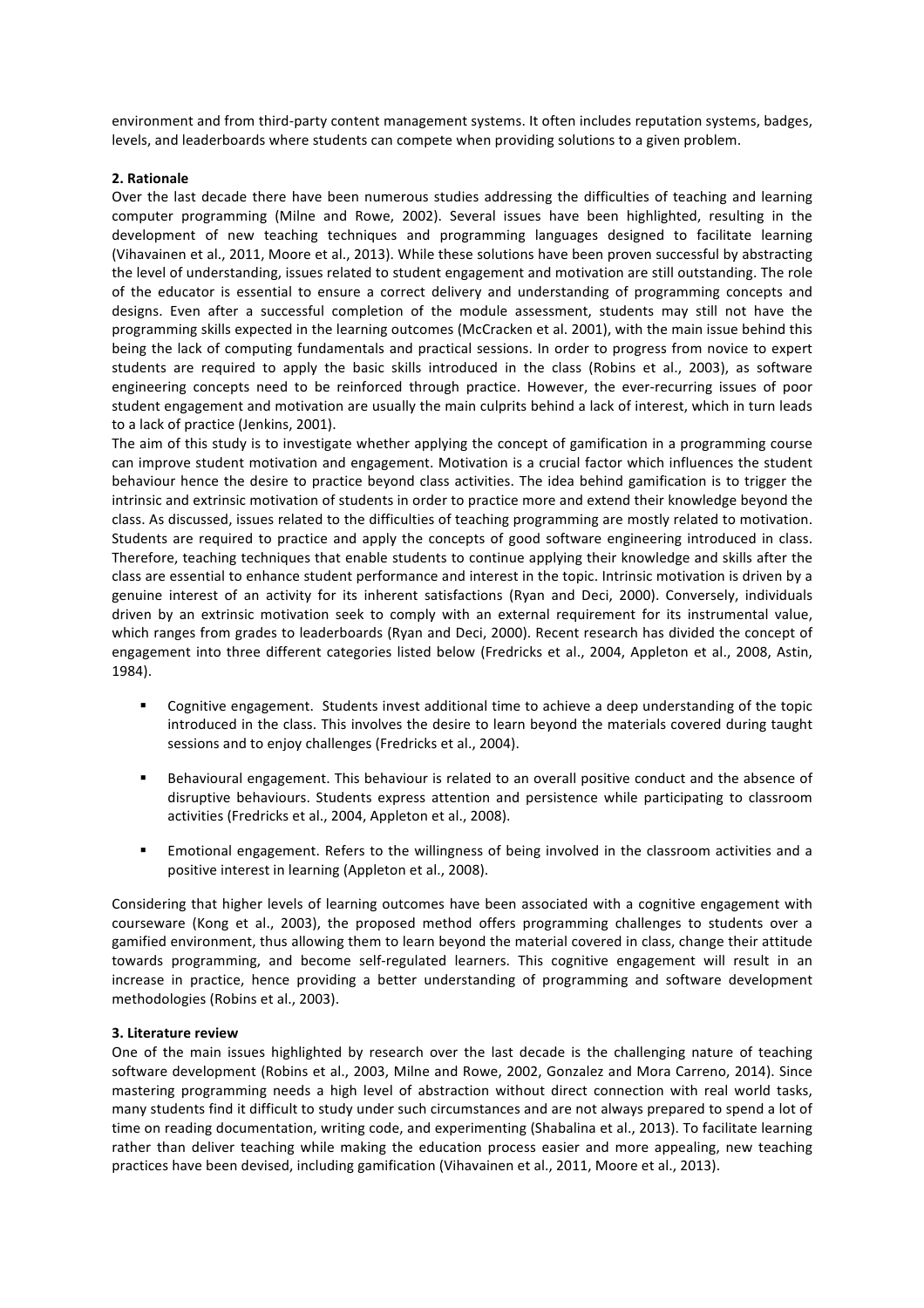# **3.1 Gamification applied**

The concept of gamification is being increasingly adopted into the teaching practices of a number of universities (Bouki et al., 2014, Wei-Qing et al. 2014, Gonzalez and Mora Carreno, 2014). Influenced by this growing trend, educational platforms and learning management systems such as Moodle and Blackboard are also evolving; new plug-ins have been developed which allow lecturers to use content-rich materials with game design elements and mechanics, thus gamifying the learning experience (Bouki et al., 2014). Traditional teaching techniques have therefore been revised and adapted to provide a more personalised teaching approach through the adopted course materials.

In this scenario the role of the educator is subject to a proactive change (Bellotti and Dagnino, 2013), as s/he must follow the students through the gamified environment and actively monitor their performance. While traditional teaching relies on the preparation of teaching material, its delivery, and the assessment of student work, gamification requires of the educator to prepare reflective material, guide students through the learning process, and monitor their performance via the learning environment (Tretinjak et al., 2014). Similarly, the role of the learner is also subject to a proactive change. Students are expected to practice their skills and verify their understanding of the material introduced during lectures. The necessary knowledge and skills are gained by completing the interactive material provided by the gamified environment. More importantly though, students are able to continue working with the gamified environment after the class, which provides the basis for developing a cognitive engagement. Applying the knowledge and basic skills introduced in class is essential to enhance their performance and improve their programming ability (Gonzalez and Mora Carreno, 2014, Uskov and Sekar, 2014).

Gamified frameworks are under the attention and constant scrutiny of both researchers and educators. Although qualitative and quantitative results are promising, achieving the desired effect is not trivial. Early implementations of a gamified teaching strategy identified various issues, e.g., the gamified environment needs to be designed, implemented and maintained on the effort of the teacher, while competing with top students on a leaderboard can result in a lack of interest (Dominguez et al. 2013). In the computing field, challenges such as the lack of immediate feedback (Kapp, 2012) have been resolved with the introduction of more complex systems that can automatically validate student work after submission. Alternatively, thirdparty virtual learning environments can be used to provide the basics for a gamified experience.

# **3.2 Other teaching strategies**

Despite its recent popularity, gamification is not the only method incorporated into computer science courses in order to improve students' performance, engagement, and programming skills (Robins et al., 2003). Vihavainen et al (2011) introduced "extreme apprenticeship" as a teaching strategy where students learn under the constant supervision of an educator. This is an excellent way to teach programming since it is based on "learning by doing" and "continuous feedback" as the means to achieve learning. However, like other teaching techniques that have been able to achieve good results, it has a major drawback: it requires the constant presence of the educator to facilitate learning and guide students through the subject material. Gamification is able to solve this issue by providing constant monitoring via the learning environment and offer additional feedback when required.

### **4. Methodology**

This research explores how the application of a gamification framework in a computer programming course can affect the learning experience and the students' motivation and engagement. More specifically, the main aim of this experiment was to initially engage students with a programming contest, which provided the key elements that define a gamification environment, and subsequently monitor their performance within the said environment. Students were able to view the other contestants and their activities, as well as access the contest leaderboard. Performance and engagement were monitored throughout and after the experiment.

### **4.1 Participants**

The present study was performed with undergraduate computer science students who were in the second semester of their studies. A prerequisite for participating in the contest was the successful completion of the first semester programming modules. This requirement ensured that all contestants had a basic understanding of software engineering and programming concepts. The gamification experiment was conducted during a laboratory module aimed at supporting students with their programming tasks and providing additional material to improve their problem-solving skills.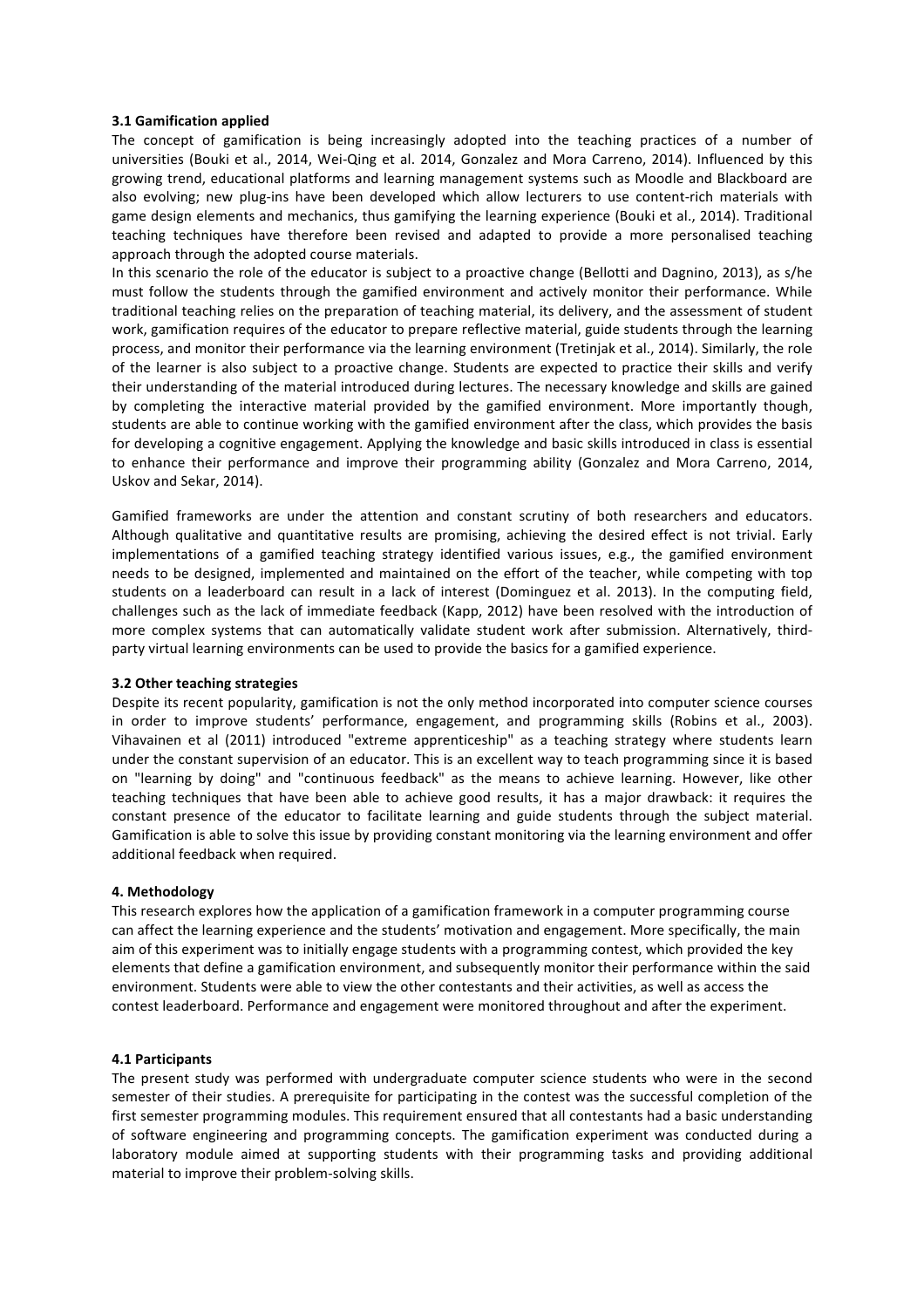A total of 33 students were enrolled on the module for the duration of the semester, with 15 to 20 of them attending the class seminar on a weekly basis. The contest was announced via the institutional VLE (Blackboard) 2 weeks prior to its launch and registered a total of 16 active participants. The majority of them registered during the workshop class on the  $23^{rd}$  of April 2015, while some students registered one day before or after the contest launch.

# **Functional Programming UWL**



**Judge Link** 

Login Count: 16

Signup Count: 16

| No. | <b>Username</b>       | Signed up at             | Login |  |
|-----|-----------------------|--------------------------|-------|--|
| 1.  | robit/WL              | 22 Apr 2015, 16:14 GMTST | Yes   |  |
| 2.  | sykessi               | 22 Apr 2015, 19:23 GMTST | Yes   |  |
| 3.  | mapamboli             | 23 Apr 2015, 10:17 GMTST | Yes   |  |
| 4.  | krug_dev              | 23 Apr 2015, 15:11 GMTST | Yes   |  |
| 5.  | Tashanjnc             | 23 Apr 2015, 15:12 GMTST | Yes   |  |
| 6.  | 21269650rashid        | 23 Apr 2015, 15:14 GMTST | Yes   |  |
| 7.  | Abdirazak             | 23 Apr 2015, 15:15 GMTST | Yes   |  |
| 8.  | soundz73              | 23 Apr 2015, 15:16 GMTST | Yes   |  |
| 9.  | amrit_parajuli        | 23 Apr 2015, 15:19 GMTST | Yes   |  |
| 10. | Xeitgelst             | 23 Apr 2015, 15:19 GMTST | Yes   |  |
| 11. | mhach                 | 23 Apr 2015, 15:24 GMTST | Yes   |  |
| 12. | <i><b>únotech</b></i> | 23 Apr 2015, 15:27 GMTST | Yes   |  |
| 13. | kheiant               | 23 Apr 2015, 15:31 GMTST | Yes   |  |
| 14. | AmarZero              | 23 Apr 2015, 17:24 GMTST | Yes   |  |
| 15. | <b>FLNT3</b>          | 23 Apr 2015, 23:45 GMTST | Yes   |  |
| 16. | frankbeans            | 24 Apr 2015, 16:56 GMTST | Yes   |  |
|     |                       |                          |       |  |

# **Figure 1:** List of participants

# **4.2 The gamified environment**

The virtual learning environment adopted for the gamification framework was provided by HackerRank, a company that focuses on competitive programming challenges for both consumers and businesses and has an online community of over one million computer programmers (Kosner, 2014). HackerRank's programming challenges can be solved in a variety of programming languages (including Python, Java, C++, PHP, SQL etc.) and span multiple computer science domains. Users are able to solve challenges individually or sign up for multi-users contests. For educational institutions, HackerRank also offers the ability to develop new challenges and contests aimed at students.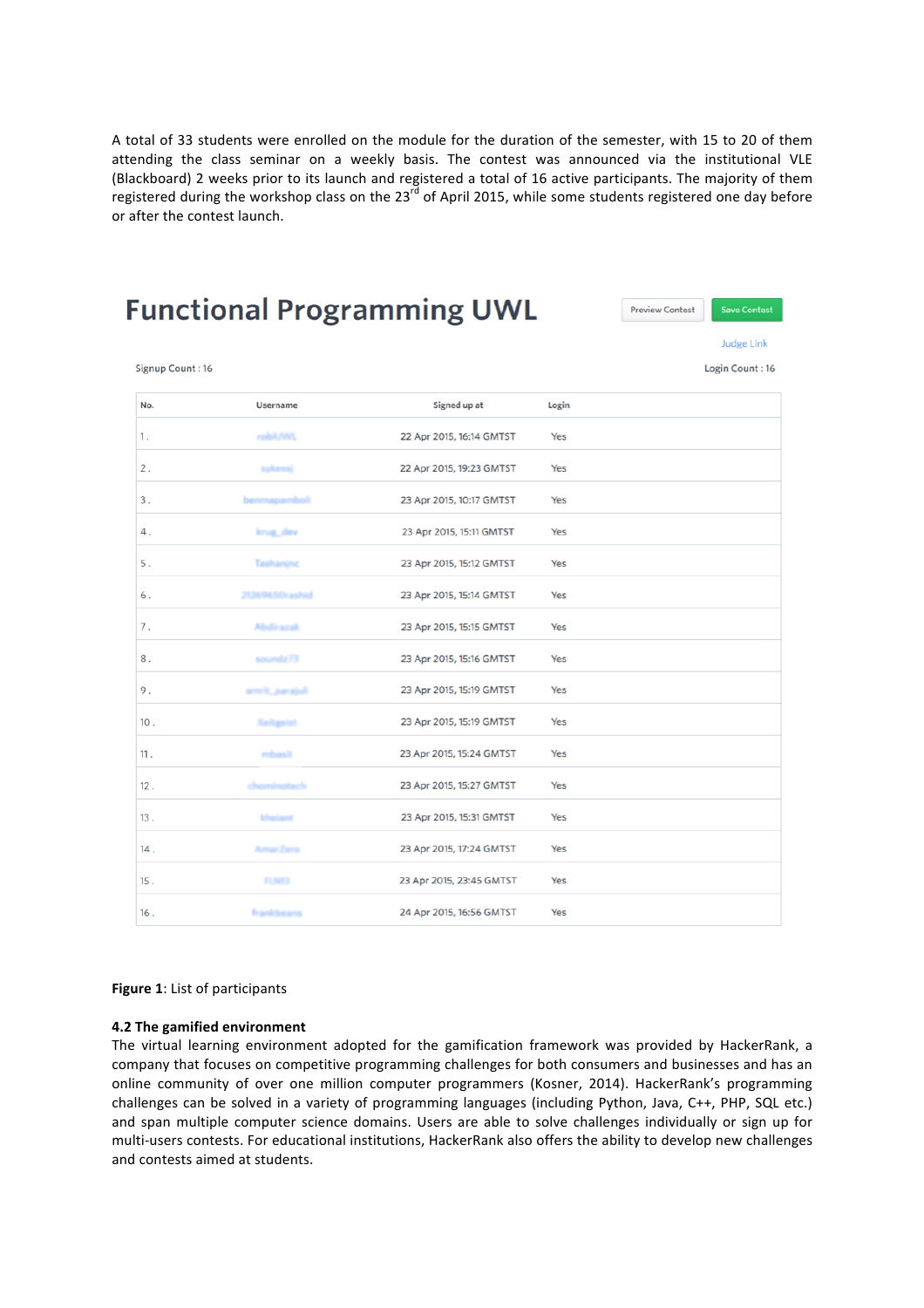**Functional Programming UWL** 

Preview Contest

| + Add Challenge<br>Drag and drop to reorder |                                                      |                |                           |                                  |                        |                        |              |
|---------------------------------------------|------------------------------------------------------|----------------|---------------------------|----------------------------------|------------------------|------------------------|--------------|
| No.                                         | Name                                                 | Weight $\odot$ | Binary <sup>®</sup>       | Dynamic <sup>O</sup>             | Timebound <sup>®</sup> | Editorial <sup>®</sup> |              |
| 1.                                          | Solve me first FP                                    | 100            | $\Box$                    | $\Box$                           | $\Box$                 | $\Box$                 | $\mathsf{x}$ |
| 2.                                          | Hello world                                          | 100            | $\Box$                    | $\Box$                           | $\Box$                 | $\Box$                 | x            |
| 3.                                          | <b>Hello World N Times</b>                           | 100            | $\Box$                    | $\blacksquare$                   | n                      | $\Box$                 | ×            |
| 4.                                          | <b>List Replication</b>                              | 100            | $\Box$                    | $\Box$                           | $\Box$                 | $\Box$                 | ×            |
| 5.                                          | <b>Filter Array</b>                                  | 100            | $\blacksquare$            | n                                | $\Box$                 | □                      | ×            |
| 6.                                          | Filter positions in a list                           | 100            | $\Box$                    | $\overline{\phantom{a}}$         | $\Box$                 | $\Box$                 | x            |
| 7.                                          | Array Of N Elements                                  | 100            | $\overline{\mathbb{R}}$   | $\left\vert \cdot \right\rangle$ | $\Box$                 | $\Box$                 | x            |
| 8.                                          | Reverse a list                                       | 100            | $\Box$                    | $\blacksquare$                   | $\Box$                 | $\Box$                 | x            |
| 9.                                          | Sum of odd elements                                  | 100            | $\Box$                    | $\Box$                           | $\Box$                 | $\Box$                 | ×            |
| 10.                                         | <b>List Length</b>                                   | 100            | $\overline{\phantom{a}}$  | $\overline{\phantom{a}}$         | $\Box$                 | $\Box$                 | ×            |
| 11.                                         | <b>Update List</b>                                   | 100            | $\overline{\mathbb{R}^n}$ | $\overline{\mathbb{R}}$          | $\Box$                 | $\Box$                 | x            |
| 12.                                         | Evaluating e^x                                       | 100            | $\blacksquare$            | $\blacksquare$                   | $\Box$                 | $\Box$                 | ×            |
| 13.                                         | Area Under Curves and Volume<br>of Revolving a Curve | 100            | $\Box$                    | $\Box$                           | o                      | $\Box$                 | ×            |

# **Figure 2: Contest's challenges**

The contest domain was based on functional programming, a paradigm introduced during the first semester of the course. As shown in figure 2, a total of 13 challenges were used to trigger the student problem-solving skills. These tasks ranged from simple to more complex challenges, which are usually offered to first year computer scientists. Each challenge had a problem statement, an input/output format, and execution samples. Students were allowed to use various functional languages to provide solutions to tasks, as well as compare their program output against a test case before entering their final submission. The latter was then compared against more test cases, which checked the robustness of the developed program. The scoring system was based on the solutions to the programming challenges (i.e., the percentage of test cases the submitted code passed), with a correct and optimal solution passing all the test cases. Additional system features included the ability to monitor each submission and provide immediate feedback when needed. Figure 3 illustrates the list of student submissions, the accepted solutions, and the achieved score.

| Problem                              | Team               | ID              | Language | Time  | Result                        | Score | <b>Status</b>                  | During<br>Contest? |      |
|--------------------------------------|--------------------|-----------------|----------|-------|-------------------------------|-------|--------------------------------|--------------------|------|
| Solve me first FP                    | Amar Zero.         | 3142841 haskell |          | 10536 | Accepted ↓                    | 100   | $\vec{v}$                      | Yes                | View |
| Reverse a list                       | rabil MR           | 3142698 racket  |          | 10483 | Accepted ✔                    | 100   | $\overline{\omega}$            | Yes                | View |
| Array Of N<br>Elements               | robit/WL           | 3142672 racket  |          | 10474 | Accepted $\blacktriangledown$ | 100   | $\overrightarrow{\mathcal{G}}$ | Yes                | View |
| <b>Filter positions in</b><br>a list | robit.NR           | 3142616 racket  |          | 10456 | Accepted ↓                    | 100   | $\overrightarrow{\mathcal{S}}$ | Yes                | View |
| <b>Filter Array</b>                  | м                  | 3142594 racket  |          | 10448 | Accepted $\blacktriangledown$ | 100   | $\omega$                       | Yes                | View |
| <b>Hello World N</b><br><b>Times</b> | Xeitgelst          | 3142588 racket  |          | 10446 | Accepted $\blacktriangledown$ | 100   | $\sqrt{2}$                     | Yes                | View |
| Hello world                          | Kaitgalst          | 3142578 racket  |          | 10444 | Accepted $\blacktriangledown$ | 100   | $\sqrt{2}$                     | Yes                | View |
| <b>Hello World N</b><br><b>Times</b> | <b>Strait, day</b> | 3142573 racket  |          | 10443 | Accepted $\blacktriangledown$ | 100   | $\sqrt{2}$                     | Yes                | View |
| Hello world                          | Xeitgelst          | 3142562 racket  |          | 10441 | Wrong Answer X                | 10    | $\qquad \qquad \Box$           | Yes                | View |
| Hello world                          | <b>Strugglides</b> | 3142559 racket  |          | 10440 | Accepted $\blacktriangledown$ | 100   | $[ \overline{\mathcal{G}} ]$   | Yes                | View |

# Submissions

Figure 3: Contest's student submissions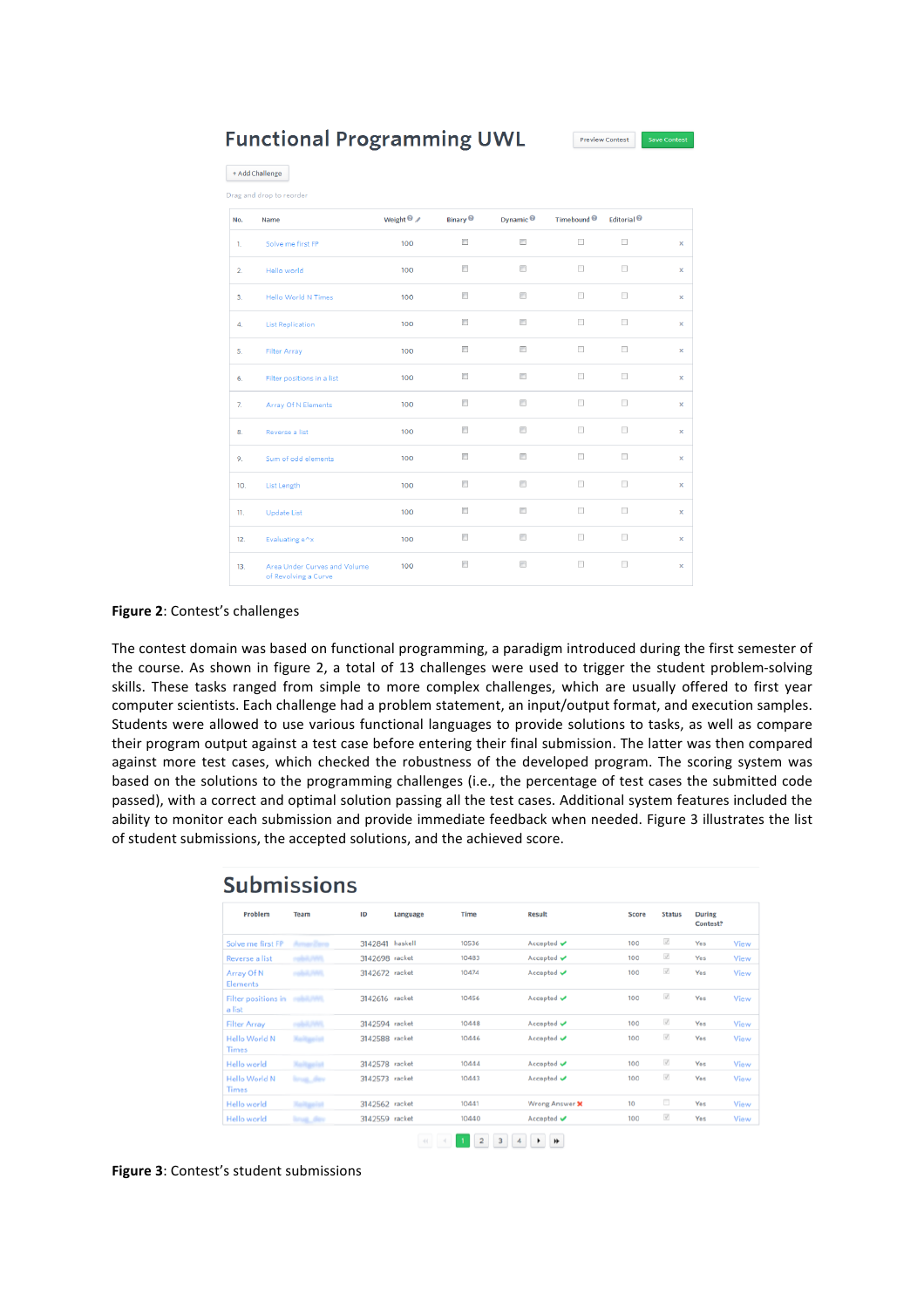# **4.3 Implementation**

The gamification experiment was based on a series of exercises discussed in the module specification. As part of the module, students were encouraged to register to the contest using their university email address. The contest was performed over a period of one week. Prior to this, students were introduced to the gamification environment and encouraged to solve other programming challenges provided by HackerRank. The contest was formally announced during the class and was concluded after two weeks. Although the majority of attending students participated in the contest during the class, there was also a small number of nonattending contestants.

With submissions being monitored throughout the contests, most challenges were solved in-class during the workshops. Although the majority of students managed to find the correct solutions to the challenges on their own, facilitators were always available to offer additional support when needed. However, their intervention was limited and it mostly addressed usability issues of the gamified environment. Finally, student performance was also monitored outside the class in order to understand whether there was further engagement with the contest challenges.

### **4.4 Ethical considerations**

No confidential data was released by the students during the process of the gamification experiment. The third-party system provided the standard security measurements to ensure privacy and anonymity. Students were reassured that the data collected from the gamification experiment would be anonymised and would not be used for grading purposes.

### **5. Results**

The aim of this study was to evaluate student performance and engagement with a number of programming challenges. The results of the experiment can be divided into two parts: the contest and the subsequent interaction with the gamified environment.

The results of the gamification experiment were collected at the end of the contest. Figure 4 illustrates the percentage of challenges completed by each one of the 16 students. The legend provides the amount of points collected based on the number of challenges solved. 38% of the students collected a total of 100 points (the minimum requirement), 6% got 110 points, 13% received 300 points, and 6% were awarded with the maximum of 800 points after solving all available challenges. The remaining 37% failed to collect any points at all. According to these findings there appears to be an equal amount of students who were able to achieve 100 points and of students who were unable to provide a correct solution to the contest challenges, respectively. This can be attributed to issues related to usability and disengagement, as some of the challenges already provided a sample solution to the problem. A point range over 100 was reached by 24% of the student cohort and it demonstrates their interest to solve optional challenges during the contest in order to collect more points. 

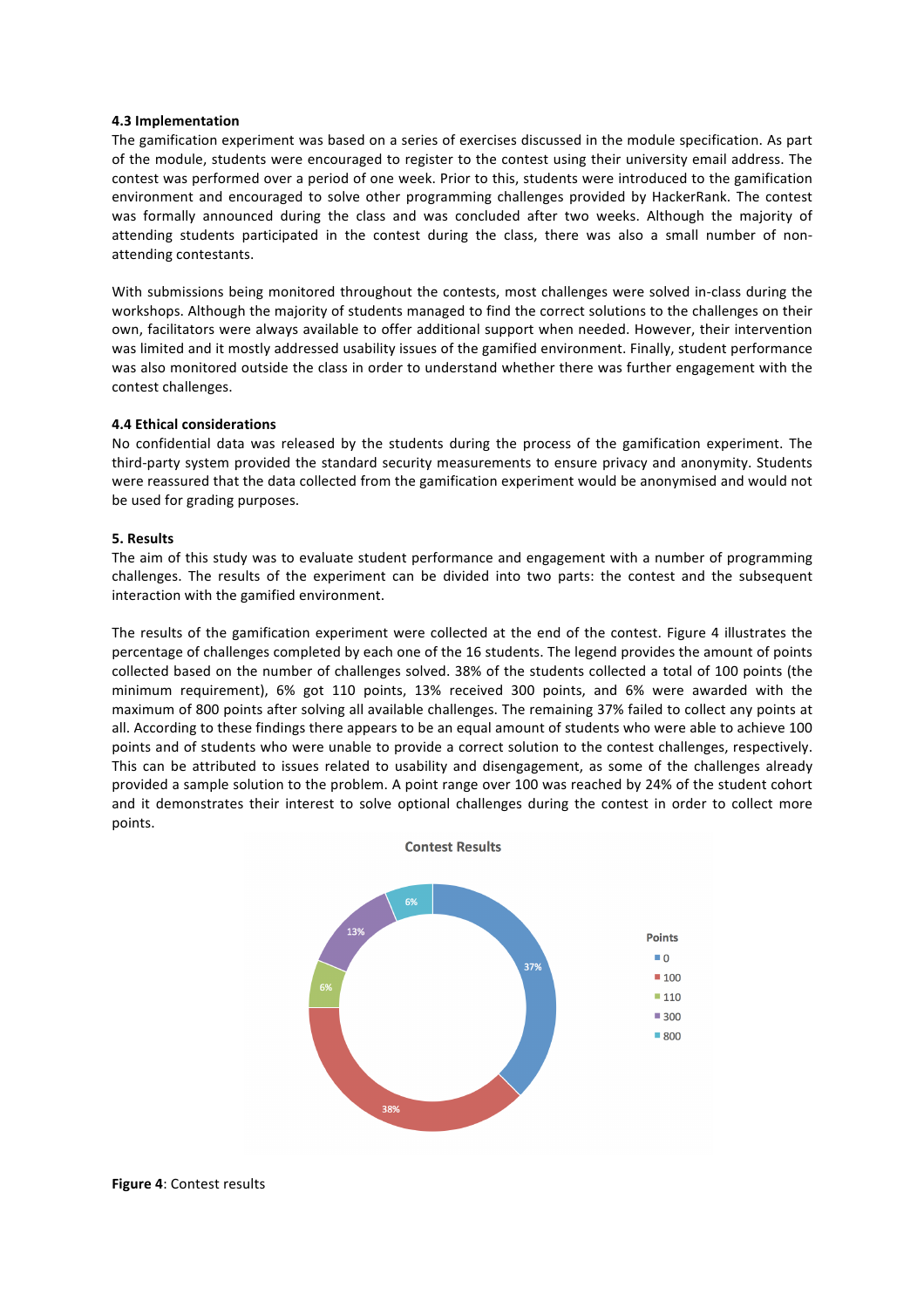The second set of results provides additional information in regards to the students' engagement with the gamified environment. As depicted in Figure 5, most students engaged with the contest in-class (94%) when the workshop took place. A total of 5 students (31%) practised off-site one to two days before the workshop and only 1 student (6%) continued practising with extra challenges provided by HackerRank after the end of the contest



**Figure 5: Contest engagement** 

Overall, these results demonstrate a good interaction and engagement with the contest in-class, with almost  $2/3$  of the cohort collecting between  $100-800$  points. However, despite having an adequate number of students engaging with the contest prior to the workshop class, it was rather disappointing to see only one student undertaking additional challenges after the end of the contest.

# **6. Discussion**

A qualitative analysis of the gamification experiment can provide additional information on the student engagement with the module material. Although several studies have already evaluated the benefits of a gamified environment, some issues are still outstanding (Hamari et al., 2014). The rationale for this study was to trigger a cognitive engagement with the module material in order to achieve a deep understanding of the subject. This requires a desire to go beyond the module requirements and seek additional learning material. Most of the studies done to date do not discuss whether students express a cognitive engagement, which is partially related to the limitation of a gamified environment and the difficulties of tracking student work outside the class. Dicheva et al. (2014) argue the need for a more solid evidence base and suggest the use of tools that can assist in implementing gamification effectively, since leaderboards and points alone are deemed insufficient. A gamified learning environment that aspires to facilitate the transition from behavioural to cognitive engagement needs to be capable of providing additional learning materials.

# **6.1** The educator as a guide

In this new gamified environment the role of the educator is often neglected. Recent studies focus on the use of gamified learning with little or no participation of an educator. Research has shown how some of the best teaching strategies involve better interaction between learners and educators (Vihavainen et al., 2011, Robins et al., 2003, Milne and Rowe, 2002). With particular attention being paid to teaching programming for beginners Vihavainen et al. (2011) have shown how techniques such as extreme apprenticeship are extremely efficient at teaching skills that require building routines. Bellotti and Dagnino (2013) describe the role of the educator as key to demonstrating that gamification cannot be reduced to game elements and design. The gamification experiment conducted in this work has shown how the role of the educator is indeed necessary. However, compared to the extreme apprenticeship technique, this gamified environment mostly requires the educator to assist students during the first few interactions with the system. Assistance and guidance are constantly needed during the practical sessions of the contest to reinforce the concepts of good software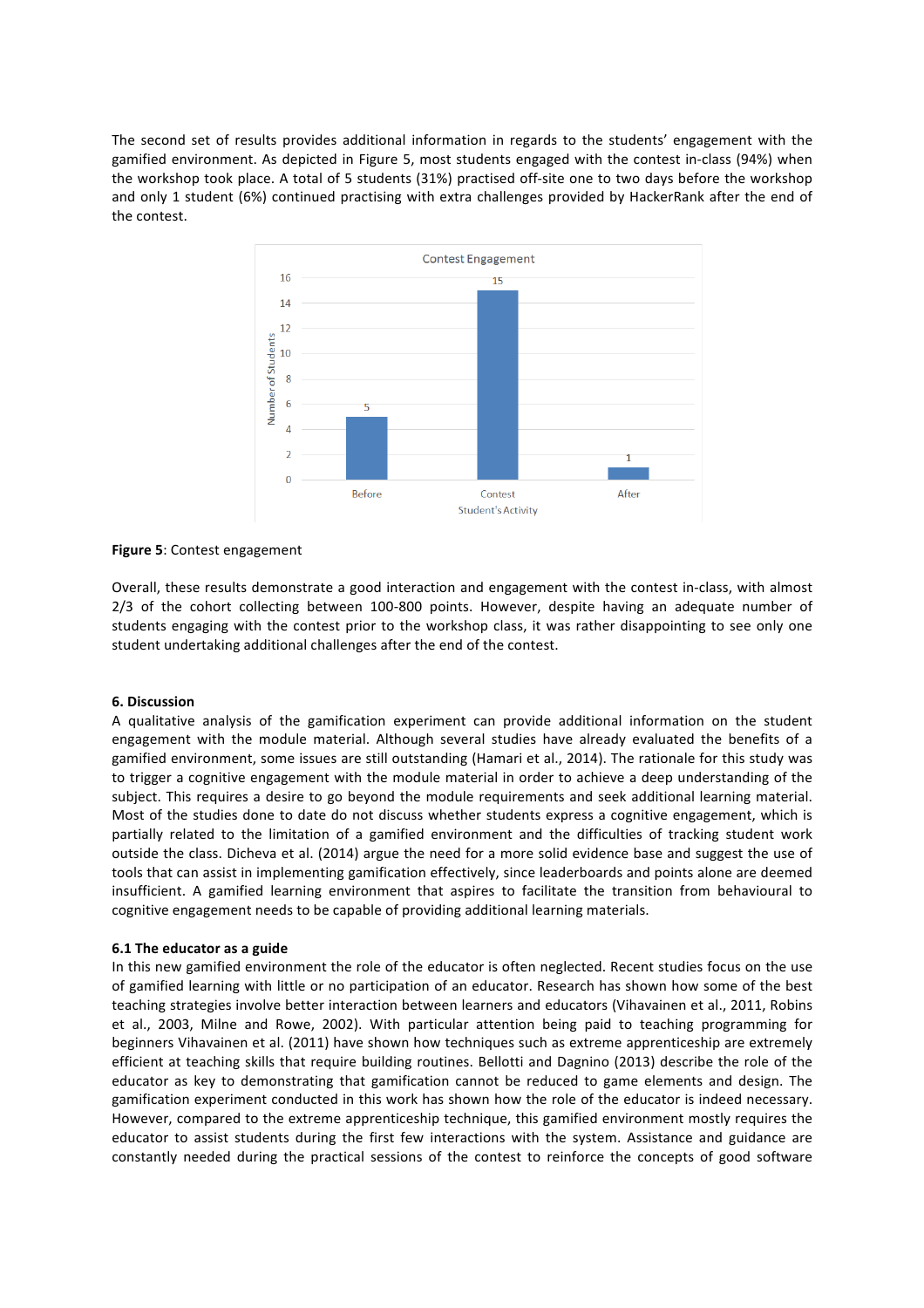engineering introduced in the lecture. Furthermore, the educator can assist students with usability issues that commonly arise during the first interactions with a gamified environment.

### **6.2 A consumer culture**

The results of the experiment suggest a positive engagement with the programming challenges. However, the percentage of student who did not participate in the content is relatively high. Almost one third of the class did not engage with the material available on the third party system. This can be attributed to the issue related to module learning outcomes and assessment criteria as the experiment was not part of a formal assessment. As highlighted by Molesworth et al. (2009), student behaviour towards education has changed over the last few years. In a consumer culture, students focus on 'having' a degree rather than 'being learners'. This perception of education has a negative impact on the students' learning as they seek the easiest way to obtain a qualification.

### **6.3 Behavioural changes**

In regards to student behaviour, the results provide evidence of cognitive engagement. A total 24% of the student cohort showed interest in solving additional challenges in order to collect more points. This demonstrates a positive attitude and commitment towards learning. However, similar to the Ibanez et al. (2014) case study, there were several students who did not continue to work on additional challenges after achieving 100 points. As Domínguez et al. (2014) also suggest, this demonstrates failure in transitioning from emotional to cognitive engagement as the motivation was not the same for everyone. With the gamified environment being monitored after the completion of the contest on an individual basis, it was observed that engagement for students on a lower ranking system was less compared to those with higher points. This can also be associated to the issue highlighted by Domínguez et al. (2014) where students "did not find it fun" to compete for a rank on the leaderboard. Conversely, students on the top positions of the leaderboard were actively engaged with the contest and demonstrated a good level of competition.

### **7. Conclusions and Future work**

Motivation and engagement are important issues that affect student learning. As suggested by the present study, diverse teaching strategy capable of entertaining students can trigger the student cognitive engagement and enhance their problem-solving and programming skills. However, some of the limitations with this work involve the gamified environment that was employed for the experiment. More specifically, a number of students experienced usability issues while dealing with the contest submissions, which led to frustration and disengagement. In hindsight, more time should have been spent to introducing the system to students in order to have avoided these issues. Another limitation involving the gamified environment is related to the monitoring of the students. While the system allows to review the contest submissions, it is not possible to monitor the amount of hours the student engaged with the material nor the amount of repeat sessions.

Future work plans to repeat the experiment across several semesters with a larger cohort of students and provide more insight and results with comparisons between students that engaged with the gamified environment and those who did not. This includes expanding this study with a larger student cohort; second and third year undergraduate computing students will also be invited to participate in a new department-wide contest. The participants' engagement with the gamified environment and their motivation to solve challenges will be monitored throughout and after the contest. Finally, there are plans of integrating the gamified platform into Blackboard, as this would centralise the system and allow contest challenges to be part of formal assessments, which could possibly result in wider participation.

### **References**

Appleton, J.J., Christenson, S.L., Furlong, M.J., (2008). *Student engagement with school: Critical conceptual and methodological issues of the construct.* Psychology in the Schools 45, 369-386.

Astin, A.W., (1984). *Student involvement: A developmental theory for higher education*. Journal of college student personnel 25, 297-308.

Bellotti, F., Berta, R., De Gloria, A., Lavagnino, E., Dagnino, F.M., Antonaci, A., Ott, M., (2013). A Gamified Short Course for Promoting Entrepreneurship among ICT Engineering Students, in: Advanced Learning Technologies (ICALT), 2013 IEEE 13th International Conference on. pp. 31-32. doi:10.1109/ICALT.2013.14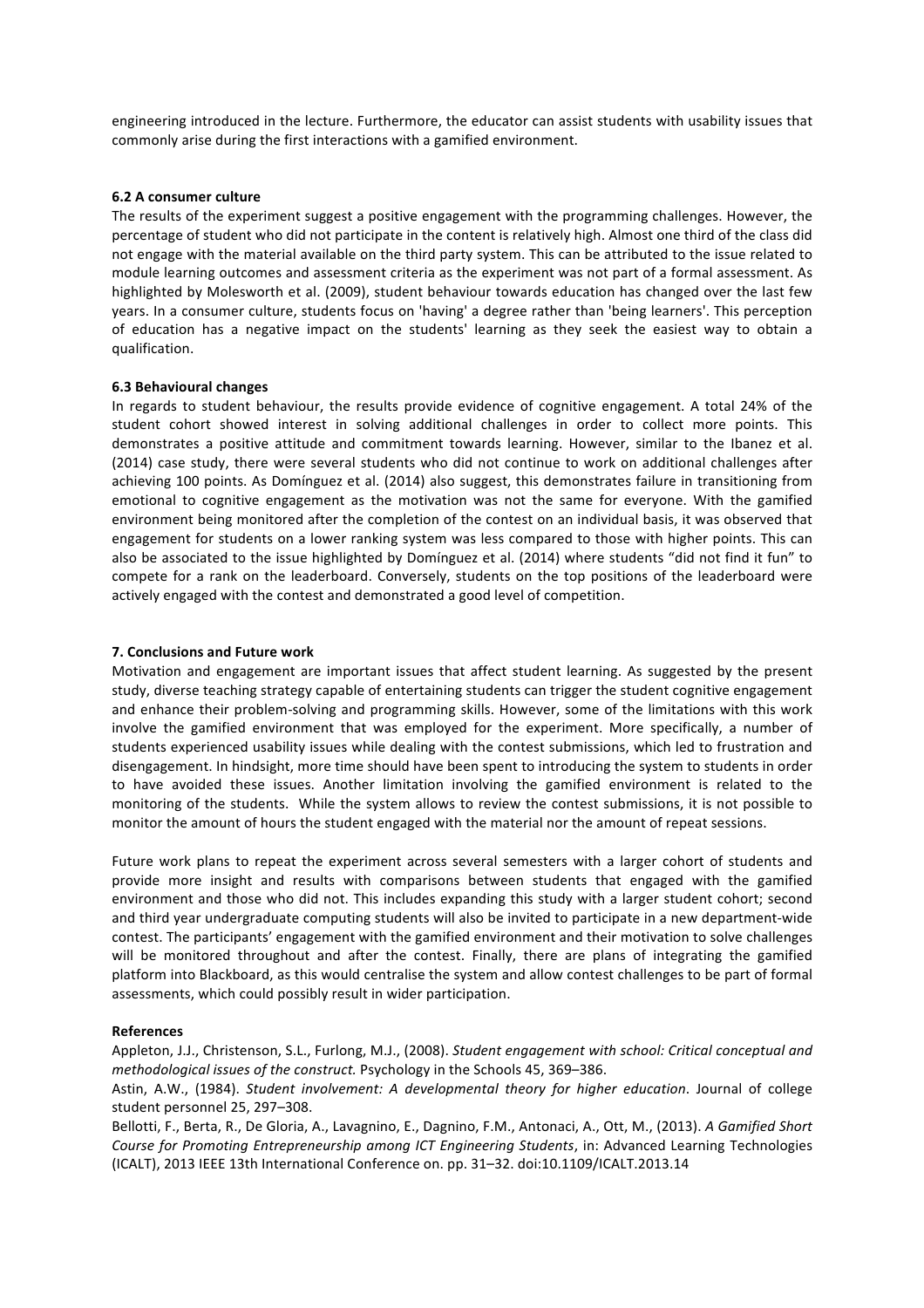Bouki, V., Economou, D., Kathrani, P., (2014). *???Gamification???* and legal education: A game based *application for teaching university law students*, in: Interactive Mobile Communication Technologies and Learning (IMCL), 2014 International Conference on. pp. 213-216. doi:10.1109/IMCTL.2014.7011134

Deterding, S., Dixon, D., Khaled, R., Nacke, L., (2011). *From game design elements to gamefulness: defining gamification*, in: Proceedings of the 15th International Academic MindTrek Conference: Envisioning Future Media Environments. ACM, pp. 9-15.

Dicheva, D., Irwin, K., Dichev, C., Talasila, S., (2014). *A course gamification platform supporting student motivation and engagement*, in: Web and Open Access to Learning (ICWOAL), 2014 International Conference on. IEEE, pp. 1–4.

Domínguez, A., Saenz-de-Navarrete, J., De-Marcos, L., Fernández-Sanz, L., Pagés, C., Martínez-Herráiz, J.-J., (2013). *Gamifying learning experiences: Practical implications and outcomes*. Computers & Education 63, 380– 392.

Fredricks, J.A., Blumenfeld, P.C., Paris, A.H., (2004). *School engagement: Potential of the concept, state of the evidenc*e. Review of educational research 74, 59–109.

Gonzalez, C.S., Mora Carreno, A., (2014). *Methodological proposal for gamification in the computer engineering teaching*, in: Computers in Education (SIIE), 2014 International Symposium on. pp. 29–34. doi:10.1109/SIIE.2014.7017700

Hamari, J., Koivisto, J., Sarsa, H., (2014). *Does Gamification Work? - A Literature Review of Empirical Studies on* Gamification, in: System Sciences (HICSS), 2014 47th Hawaii International Conference on. pp. 3025-3034. doi:10.1109/HICSS.2014.377

Ibanez, M., Di Serio, A., & Delgado Kloos, C. (2014). *Gamification for Engaging Computer Science Students in* Learning Activities: A Case Study. Learning Technologies, IEEE Transactions on, PP, 1. doi:10.1109/TLT.2014.2329293

Jenkins, T., (2001). *The motivation of students of programming*, in: ACM SIGCSE Bulletin. ACM, pp. 53–56.

Kapp, K.M., (2012). The Gamification of Learning and Instruction: Game-Based Methods and Strategies for *Training and Education*, 1 edition. ed. John Wiley & Sons, San Francisco, CA.

Kong, Q.-P., Wong, N.-Y., Lam, C.-C., (2003). *Student engagement in mathematics: Development of instrument* and validation of construct. Mathematics Education Research Journal 15, 4-21.

Kosner, A. W. (2014). *HackerRank Solves Tech Hiring Crisis By Finding Programmers Where They Live*. Forbes, [Online], Available: http://www.forbes.com/sites/anthonykosner/2014/06/12/hackerrank-solves-tech-hiringcrisis-by-finding-programmers-where-they-live/#b7c922c1501e [1 May 2016].

McCracken, M. et al. (2001) A multi-national, multi-institutional study of assessment of programming skills of *first-year CS students*. ACM SIGCSE Bulletin. 33(4). p.125-180. ACM

Milne, I. and Rowe, G. (2002) *Difficulties in learning and teaching programming—views of students and tutors.* Education and Information technologies. 7(1). p. 55-66. Springer.

Molesworth, M., Nixon, E. Scullion, R. (2009). *Having, being and higher education: The marketisation of the university and the transformation of the student into consumer*. Teaching in Higher Education. 14 (3). p. 277-287.

Moore, J.P.T., Bagale, J.N., Kheirkhahzadeh, A.D. (2013). *Teaching Networking Fundamentals with Sound, in: Advanced Learning Technologies* (ICALT), IEEE 13th International Conference on. pp. 369–370. doi:10.1109/ICALT.2013.113

Ryan, R and Deci, E. L. (2000) Intrinsic and Extrinsic Motivations: Classic Definitions and New Directions, Contemporary Educational Psycology, vol. 25, no. 1, pp 54-67

Robins, A., Rountree, J., Rountree, N. (2003). *Learning and teaching programming: A review and discussion*. Computer Science Education. 13(2). P 137-172. Taylor & Francis.

Shabalina, O., Sadovnikova, N., Kravets, A. (2013) Methodology of Teaching Software Engineering: Game-Based Learning Cycle, in: Engineering of Computer Based Systems (ECBS-EERC), 2013 3rd Eastern European Regional Conference on the, Budapest, 2013, pp. 113-119. doi: 10.1109/ECBS-EERC.2013.22

Tretinjak, M.F., Bednjanec, A., Tretinjak, M., (2014). Application of modern teaching techniques in the educational process, in: Information and Communication Technology, Electronics and Microelectronics (MIPRO), 2014 37th International Convention on. pp. 628-632. doi:10.1109/MIPRO.2014.6859643

Uskov, V., Sekar, B., (2014). Gamification of software engineering curriculum, in: Frontiers in Education Conference (FIE), 2014 IEEE. pp. 1-8. doi:10.1109/FIE.2014.7044098

Vihavainen, A., Paksula, M., Luukkainen, M., (2011). *Extreme apprenticeship method in teaching programming for beginners*, in: Proceedings of the 42nd ACM Technical Symposium on Computer Science Education. ACM, pp. 93–98.